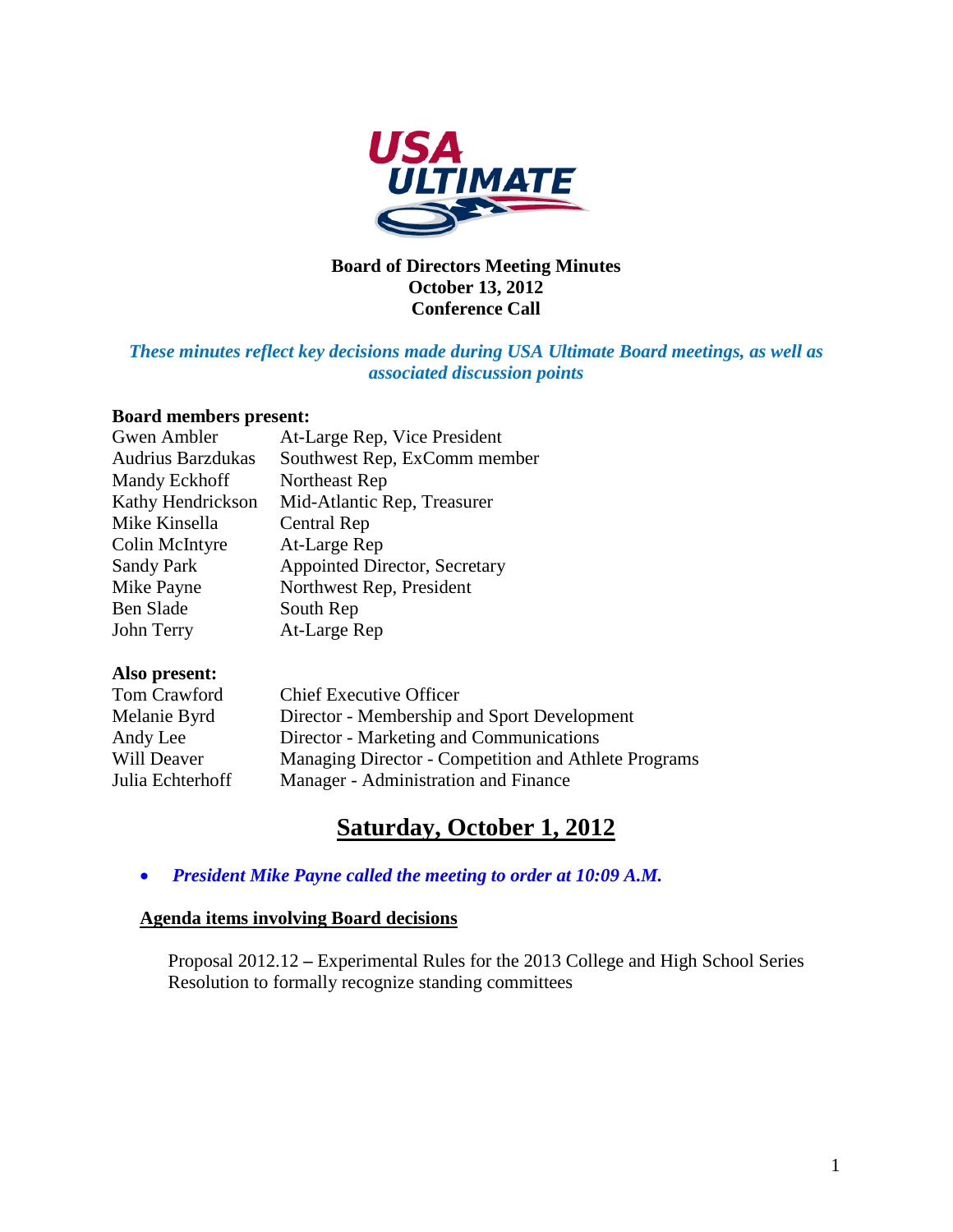# **Proposal 2012.12** – **Experimental Rules for the 2013 College and High School Series**

Submitted by USA Ultimate SOaR Committee

## *Submitted Proposal Wording:*

This proposal includes recommended changes to the rules and to Observer roles/duties for the 2013 College and High School Series.

We recommend the following rules changes for the 2013 College and High School Series:

- 1. Shortening the length of end zones to 20 yards
- 2. Adding a "Contact" call for throwers, as implemented for the 2012 College and Club Series, with clarifications from the Rules Committee.
- 3. Adopting clarified language regarding the proper procedure for performing a "check" to put the disc into play -- this will be reinforced by Observers, when present.

We are essentially re-adopting experimental changes from the 2012 College and Club Series for 2013 in the College Series, and expanding them into the High School series. Other changes may be tested during specific experimental events, but are not a part of this proposal for changes for use in the 2013 College and High School Series. Finally, as with any experimental change approved by the Board, it is critical that USA Ultimate collect feedback from the participants, so that informed decisions may be made regarding future changes, and this proposal specifically calls for collection of such feedback.

#### **General Discussion Points:**

- The experimental rules were beneficial in both club and college and should be extended to high school and college regular season.
- Approving this proposal will keep us within compliance of presenting the new rules 6 month before the start of the season.

#### **Pros Discussed:**

- Potentially allows more venues to be options for official competition
- Helps with consistency between Regular Season events and the Championship Series
- Provides early enough notice to teams and event organizers that they will be able to practice and plan for events knowing exactly what rules will be used in 2012
- Reinforces the value of proactive implementation of our existing Observer system.
- Creates player-controlled options for reducing stoppages and improving the flow of game play.

#### **Cons Discussed:**

- Late proposal runs afoul of the 6 month deadline, and should not be used to establish a precedent of such action.
- Some experimental options are left for experimental events, rather than the entire College Series. Some may view this is an underly-aggressive approach.
- The College and Club Divisions continue to operate under different sets of Observer roles